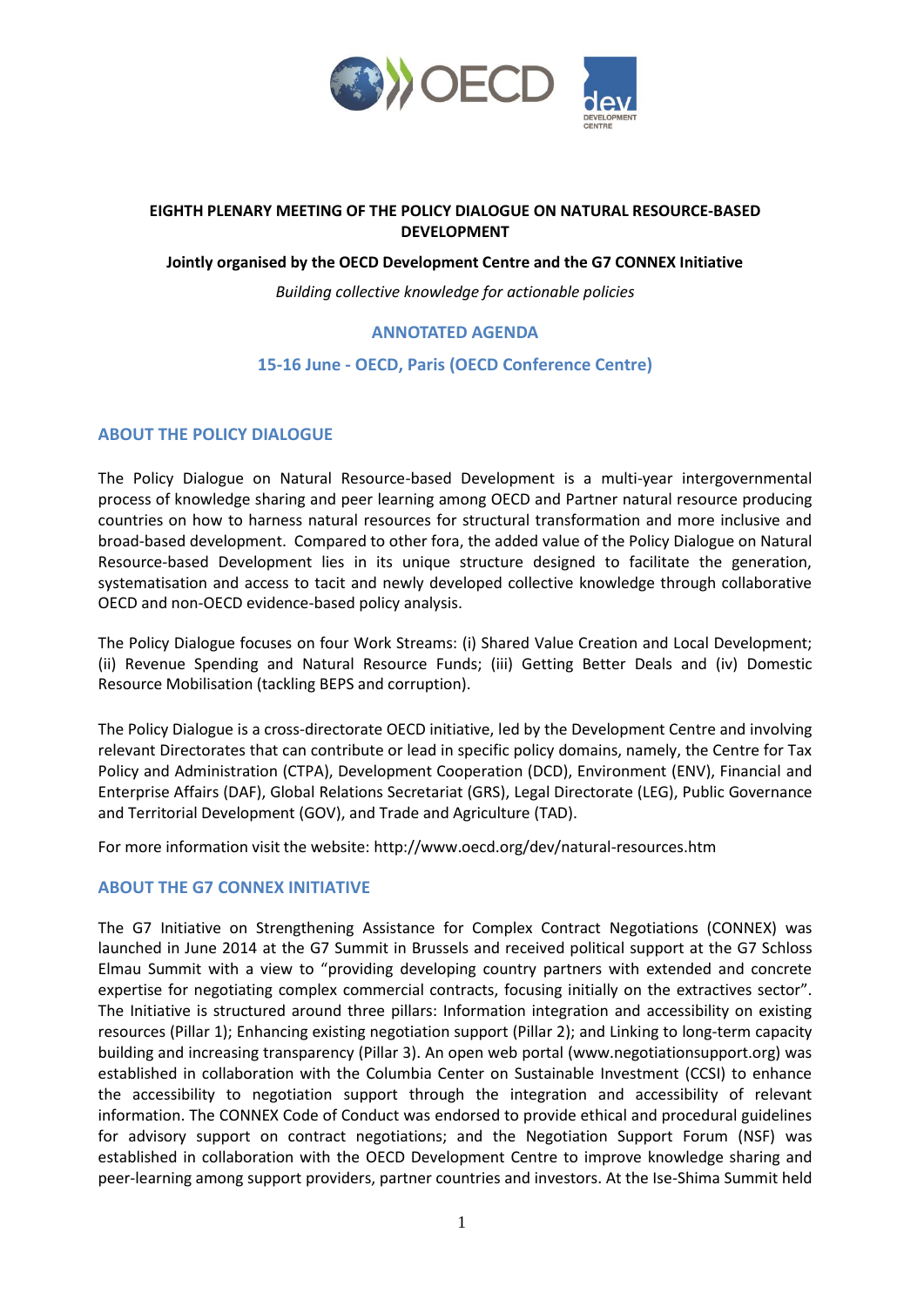

in May 2016 under the Presidency of Japan, G7 leaders endorsed the [CONNEX Guiding Principles](http://www.mofa.go.jp/files/000159934.pdf)  [towards Sustainable Development](http://www.mofa.go.jp/files/000159934.pdf) to guide further implementation efforts. The G7 Ise-Shima Leaders' Declaration refers to the Negotiation Support Forum as a means through which G7 Leaders will seek progress to build capacity for contract negotiation in developing countries and improve governance and transparency in extractives sectors. The CONNEX Guiding Principles towards Sustainable Development recognise the specific role of the Negotiation Support Forum to foster knowledge sharing and peer-learning among support providers, partner countries and investors.

# **OBJECTIVES, STRUCTURE, FORMAT OF THE EVENT AND PARTICIPANT EXPECTED CONTRIBUTION**

This two-day meeting will bring together representatives of OECD and non-OECD governments, extractive industries, civil society and think tanks and will afford opportunities to advance the work under the different Streams of Work, according to the [roadmap](http://www.oecd.org/dev/inclusivesocietiesanddevelopment/seventh-meeting-of-the-pd-nr-nov-dec-2016.htm) agreed upon at the Seventh Meeting of the Policy Dialogue on 30 November – 1 December 2016. The first day (**15 June**), which will have multiparty participation (governments, industry, civil society and think tanks), will be devoted to the CONNEX Negotiation Support Forum, a joint initiative of the OECD Policy Dialogue and the G7 CONNEX Initiative, undertaken as part of Work Stream 3 - Getting Better Deals. The second day (**16 June**), also with multiparty participation, will feature sessions to advance work under Work Streams 1 (Shared Value Creation and Local Development), 2 (Natural resource Funds and Revenue Spending), and 4 (Domestic Resource Mobilisation: tackling BEPS and corruption).

The objectives of the meeting are as follows:

#### **Work Stream 1 - Shared value creation and local development**

- The Compendium of Practices of the Framework on Collaborative Strategies for In-Country Shared Value Creation is an on-line resource that will be continually updated and expanded with new evidence-based experiences and examples. The rationale for the Compendium is three-fold: (a) to demonstrate how the Framework's Steps and Actionable Recommendations can be operationalised by government and industry. This is being done through a series of practical and tractable examples, showing what has worked well, but also learning from mistakes; (b) to inform any necessary future revisions and adjustments of the Framework; and (c) to support the implementation of the Sustainable Development Agenda 2030 by showing the way in which public-private partnerships can work in practice. The first three examples were validated at the Seventh Plenary Meeting of the Policy Dialogue in late 2016.
- The Eighth Plenary Meeting will provide the opportunity to discuss a second tranche of three examples to be added to the Compendium. To facilitate learning and exchange, the session will have a thematic focus on the Framework's Step 4 (innovation) and Step 3.2 (power-gas and power-mining integration).

#### **Work Stream 2 – Revenue Spending and Natural Resource Funds**

 Participants in the Fifth Plenary Meeting of the Policy Dialogue asked the OECD Development Centre to investigate how to use natural resource revenues to support the implementation of the 2030 Agenda for Sustainable Development, for example to reduce funding gaps in social spending (health, education, and social protection). The main objectives of Work Stream 2 in 2017 can be summarised as follows: (1) improve understanding around practices on earmarking and cash-transfer mechanisms as mechanisms to support the implementation of the 2030 Sustainable Development Agenda; (2) identify the type of social expenditures that may be better suited for funding from resource revenues; (3) review mechanisms for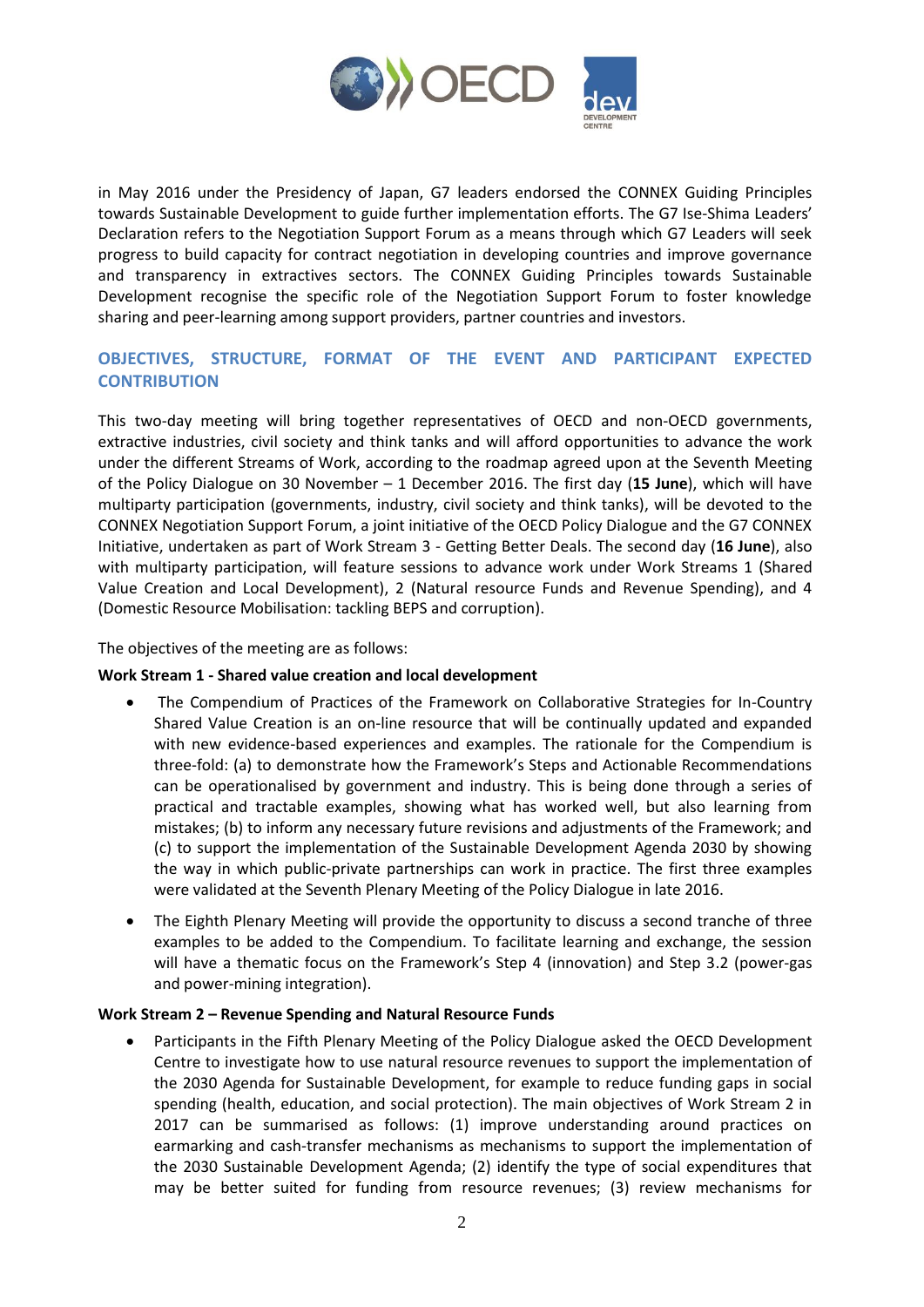

determining investment priorities; (4) assess the effectiveness of earmarking practices and the institutional conditions under which resource revenues can translate into improved development outcomes. These thematic contributions add to work that was completed in 2015 and 2016 on stabilisation and savings funds, sub-national revenue sharing, and strategic investment funds.

#### **Work Stream 3 – Getting better deals**

- Participants in the Seventh Plenary held on 30 November and 1 December 2016 embarked for the first time on a dialogue on key attributes for longstanding contracts and discussed contractual mechanisms to deal with change. It was agreed to pursue this dialogue, with the objective of working towards the development of guiding principles that both governments and industry can use to build trust during contract negotiations and achieve mutually beneficial outcomes.
- The Eighth Plenary Meeting will also provide the opportunity for participants to embark on a discussion on the use of model contracts and international human rights labour and environmental standards as a means to strengthen the contract negotiations position of host governments.

# **Work Stream 4 – Domestic Resource Mobilisation (tackling BEPS and corruption)**

- Reflecting the global commitment to counter practices resulting in the erosion of the domestic tax base, the OECD and the Inter-Governmental Forum on Mining, Minerals, Metals and Sustainable Development (IGF) have joined efforts to tackle in 2017-2018 twelve priority issues related to BEPS in mining, with the objective of building a common knowledge base, improving understanding across governments and industry, and providing responses. Participants further agreed to work collaboratively to test the methodology for the determination of product mineral pricing in selected countries.
- Building on the analysis of the OECD development Centre's *[Corruption in the Extractive Value](http://www.oecd.org/fr/publications/corruption-in-the-extractive-value-chain-9789264256569-en.htm)  [Chain: Typology of Risks, Mitigation Measures and Incentives](http://www.oecd.org/fr/publications/corruption-in-the-extractive-value-chain-9789264256569-en.htm)*, the recommendations made by the OECD Secretary General's [High-Level Advisory Group on Anti-Corruption and Integrity,](https://www.oecd.org/corruption/oecd-hlag-anti-corruption-and-integrity.htm) and as a follow-up to the UK Anti-Corruption Summit held in London in 2016, the Eighth Plenary Meeting will also provide the opportunity for participants to launch a thematic dialogue on commodity trading transparency.

The meetings of the Policy Dialogue depart from the traditional conference format distinguishing between speakers and audience. Every participant plays a role as both a knowledge holder and a knowledge recipient while the OECD Development Centre acts as a neutral knowledge broker, by contributing to framing the issues and facilitating the generation, systematisation and access to tacit or newly developed collective knowledge.

Participants are not only expected to share relevant experience, policies and case-studies but also to clearly articulate their knowledge needs and indicate which countries they would like to learn from to build or further refine their knowledge base. In this interactive setting, there are no prepared speeches, official statements or long presentations. Proposed guiding questions aim at helping participants prepare their contributions and identify relevant issues and questions they would like to see addressed during the meeting.

Reference documents are distributed ahead of the meeting in order to help participants prepare their contributions, support the discussion and move the process forward. Participant contributions are expected to be short, narrative in style and reactive to other interventions.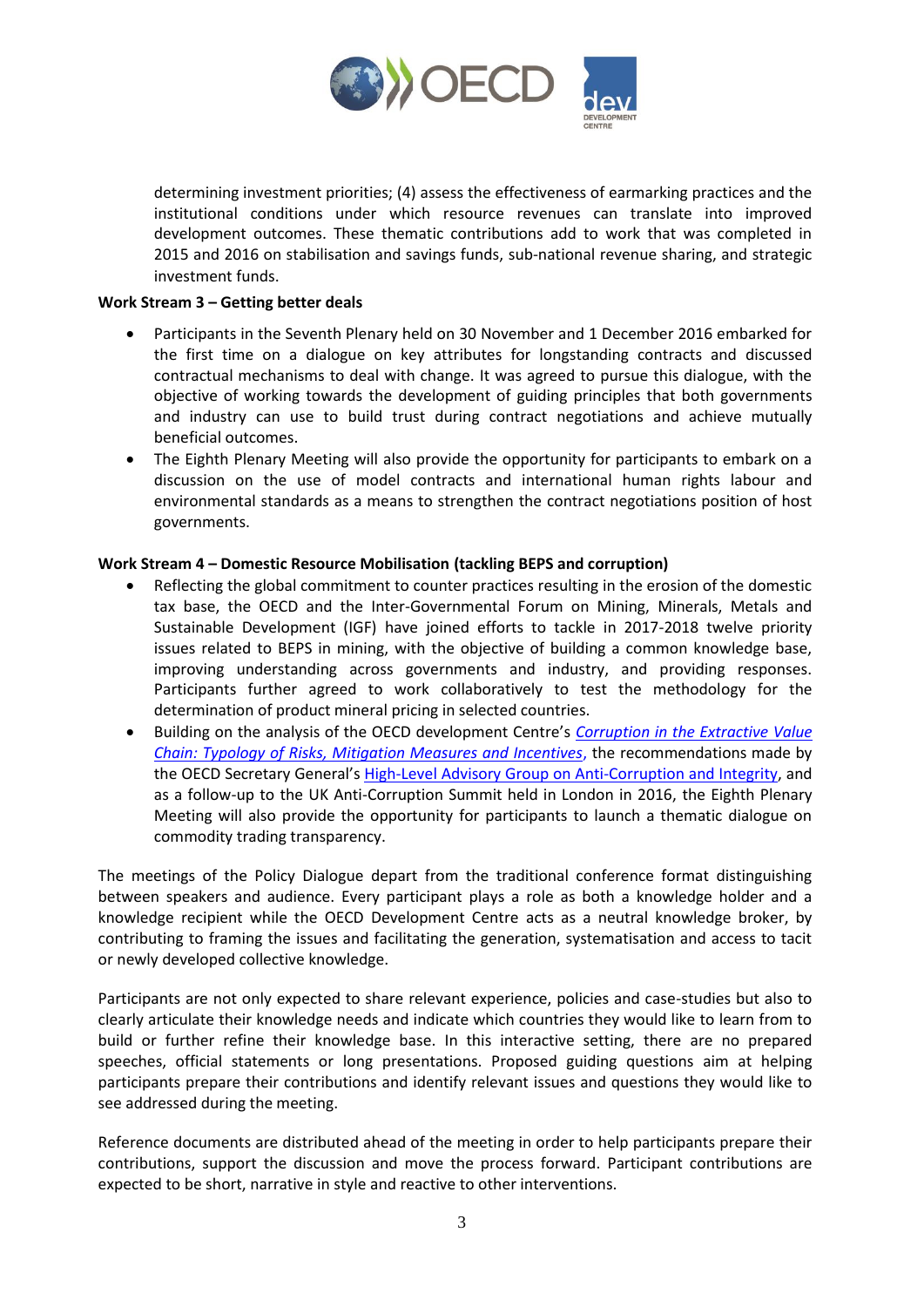

The event will be closed-door and held under **Chatham House Rule** of non-attribution of sources in order for participating countries and stakeholders in the multi-stakeholder consultation to engage in frank and thought-provoking discussions. It is expected that this method of work will be conducive to the establishment of a trustworthy environment where participants engage in frank and open exchanges that could pave the way for the collective development of new knowledge as well as innovative and mutually beneficial policy solutions and outcomes.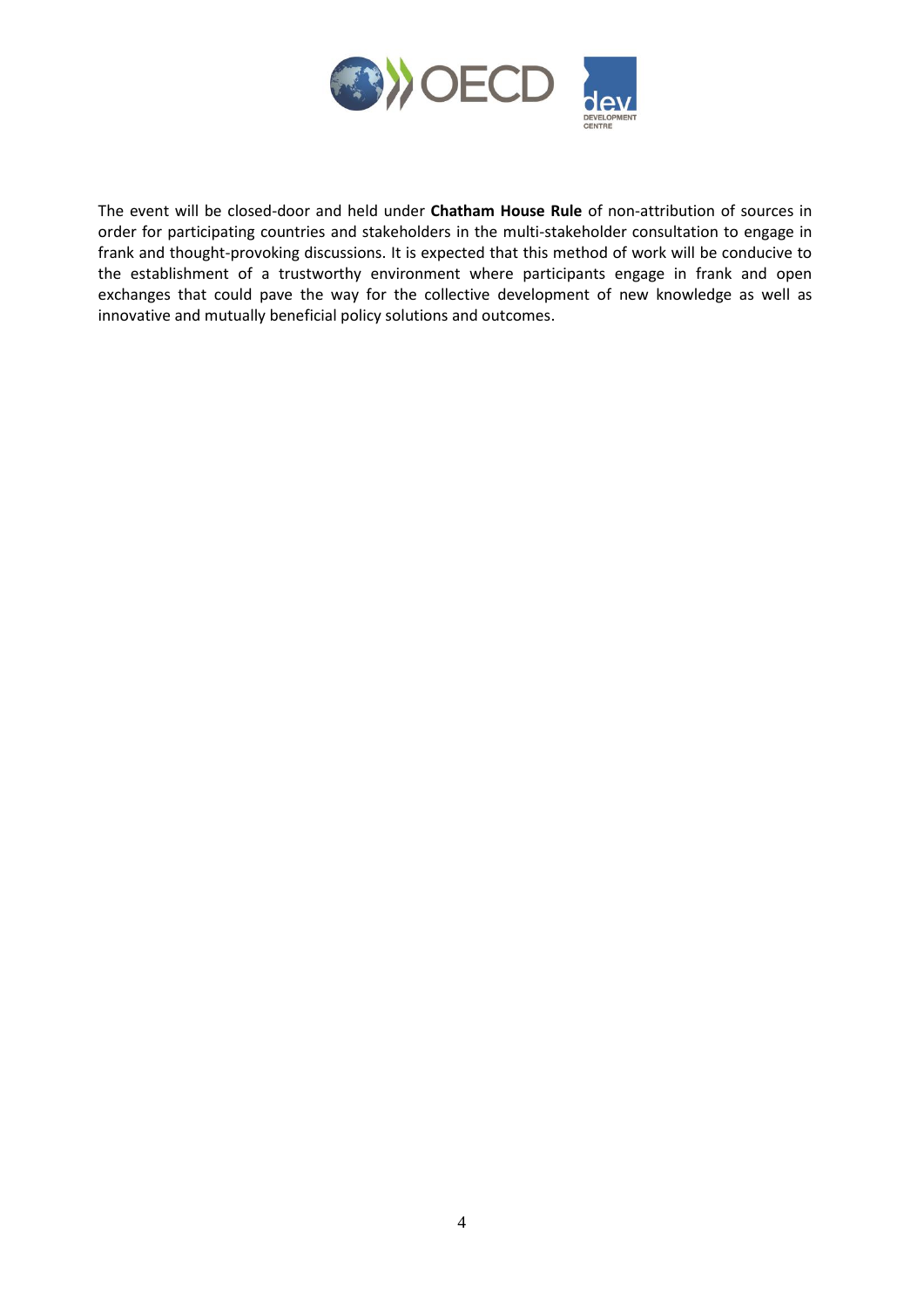

| DAY 1 - CONNEX Multi-stakeholder Negotiation Support Forum |                                                                                                                                                                                                                                                                                                                                                                                                                        |  |
|------------------------------------------------------------|------------------------------------------------------------------------------------------------------------------------------------------------------------------------------------------------------------------------------------------------------------------------------------------------------------------------------------------------------------------------------------------------------------------------|--|
|                                                            | 15 June (Room CC15, OECD Conference Centre)                                                                                                                                                                                                                                                                                                                                                                            |  |
|                                                            | 8:00 - 9:00 Registration & Breakfast                                                                                                                                                                                                                                                                                                                                                                                   |  |
| $9:00 - 9:15$                                              | <b>Welcoming remarks by:</b>                                                                                                                                                                                                                                                                                                                                                                                           |  |
|                                                            | H. E. Pierre Duquesne, Ambassador and Permanent Representative of the Republic<br>of France to the OECD, and Chair of the Governing Board of the Development<br><b>Centre</b>                                                                                                                                                                                                                                          |  |
|                                                            | Mr. Günter Nooke, Personal Representative of the German Chancellor for Africa,<br><b>Federal Ministry for Economic Cooperation and Development (BMZ)</b>                                                                                                                                                                                                                                                               |  |
|                                                            | <b>Co-Chairs: Germany and Guinea</b>                                                                                                                                                                                                                                                                                                                                                                                   |  |
| $9:15 - 13:00$                                             | Session 1 - Structuring extractive contracts for the long term: Guiding Principles<br>for Durable Extractive Contracts                                                                                                                                                                                                                                                                                                 |  |
|                                                            | Participants in the Seventh Plenary Meeting of the Policy Dialogue agreed to pursue<br>the dialogue on how contracts can be designed to withstand the test of time.<br>Participants will discuss a revised set of guiding principles that host governments<br>and investors can use as a common reference to build mutual trust during contract<br>negotiations, and structure extractive contracts for the long term. |  |
|                                                            | <b>Objectives:</b><br>Build shared understanding and convergence around the guiding principles<br>for durable extractive contracts;<br>Improve alignment of interests and, where possible, reconcile expectations<br>between host governments and extractive industries.                                                                                                                                               |  |
|                                                            | Participants will review the Draft Guiding Principles and the related commentaries.                                                                                                                                                                                                                                                                                                                                    |  |
| $9:15 - 11:00$                                             | <b>Chair: Republic of Guinea</b><br>Mr Nava Touré, Principal Counsellor, Ministry of Geology and Mines, Republic of<br>Guinea                                                                                                                                                                                                                                                                                          |  |
|                                                            | Kick-off interventions by the Friends of CONNEX Negotiation Support Forum to<br>introduce the Guiding Principles, followed by open discussion:                                                                                                                                                                                                                                                                         |  |
|                                                            | Preamble and Guiding Principle I: Mr Nava Touré, Principal Counsellor, Ministry of<br>Geology and Mines, Republic of Guinea<br>Guiding Principle II: Mr Marc Frilet, Vice-President, French Institute of International<br>Legal Experts (IFEJI)                                                                                                                                                                        |  |
|                                                            | <b>Guiding Principle III:</b> Ms. Lauren Waugh, Program Officer, Sustainable Development,<br>International Senior Lawyers Project (ISLP)                                                                                                                                                                                                                                                                               |  |
|                                                            | Guiding Principle IV: Ms Salli Anne Swartz, Attorney at Law, Partner, Artus Wise<br><b>Guiding Principle V:</b> Ms Naadira Ogeer, Economic Advisor, Commonwealth<br>Secretariat                                                                                                                                                                                                                                        |  |

 $\overline{\phantom{a}}$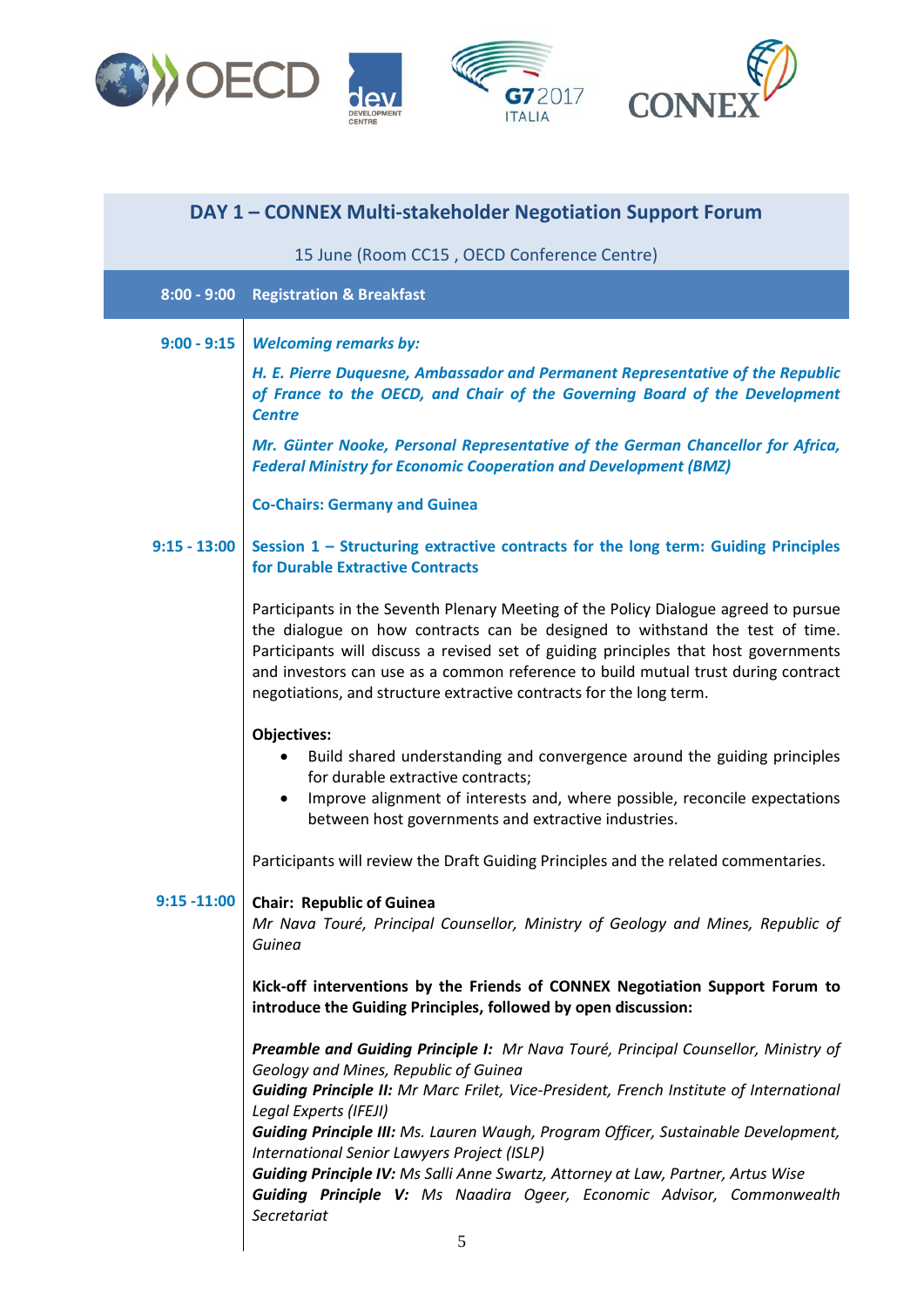

I



|                 | G72017<br><b>CONN</b><br><b>ITALIA</b>                                                                                                                                                                                                                                                                                                                                                                                                                                                                                                                                                                                                                                                                                                                                                                                                                |
|-----------------|-------------------------------------------------------------------------------------------------------------------------------------------------------------------------------------------------------------------------------------------------------------------------------------------------------------------------------------------------------------------------------------------------------------------------------------------------------------------------------------------------------------------------------------------------------------------------------------------------------------------------------------------------------------------------------------------------------------------------------------------------------------------------------------------------------------------------------------------------------|
|                 | Discussant:<br>- Eng. Norbert Kahyoza, Deputy Chairman of the Government Negotiating Team for<br>the LNG Development, Energy and Water Utilities Regulatory Authority, Tanzania                                                                                                                                                                                                                                                                                                                                                                                                                                                                                                                                                                                                                                                                       |
|                 | For reference:<br><b>Guiding Principles for Durable Extractive Contracts</b>                                                                                                                                                                                                                                                                                                                                                                                                                                                                                                                                                                                                                                                                                                                                                                          |
| $11:00 - 11:20$ | <b>Coffee break</b>                                                                                                                                                                                                                                                                                                                                                                                                                                                                                                                                                                                                                                                                                                                                                                                                                                   |
| $11:20 - 13:00$ | Session 1 (cont'd) - Structuring extractive contracts for the long term: Guiding<br><b>Principles for Durable Extractive Contracts</b>                                                                                                                                                                                                                                                                                                                                                                                                                                                                                                                                                                                                                                                                                                                |
|                 | <b>Chair: Republic of Guinea</b><br>Mr Nava Touré, Principal Counsellor, Ministry of Geology and Mines, Republic of<br>Guinea                                                                                                                                                                                                                                                                                                                                                                                                                                                                                                                                                                                                                                                                                                                         |
|                 | Participants will continue the review of the Draft Guiding Principles and the related<br>commentaries.                                                                                                                                                                                                                                                                                                                                                                                                                                                                                                                                                                                                                                                                                                                                                |
|                 | Kick-off interventions by the Friends of CONNEX Negotiation Support Forum<br>followed by open discussion                                                                                                                                                                                                                                                                                                                                                                                                                                                                                                                                                                                                                                                                                                                                              |
|                 | <b>Guiding Principle VI:</b> Ms Paula C. Norman, Sr. Global Fiscals Regime Consultant,<br><b>Exxon Mobil</b><br>Guiding Principle VII: Mr Marc Frilet, Vice-President, French Institute of<br>International Legal Experts (IFEJI)<br>Guiding Principle VIII: Dr. Carole Nakhle, Chief Executive Officer, Crystol Energy                                                                                                                                                                                                                                                                                                                                                                                                                                                                                                                               |
|                 | Discussant:<br>- Eng. Norbert Kahyoza, Deputy Chairman of the Government Negotiating Team for<br>the LNG Development, Energy and Water Utilities Regulatory Authority, Tanzania                                                                                                                                                                                                                                                                                                                                                                                                                                                                                                                                                                                                                                                                       |
|                 | For reference:<br>Guiding Principles for Durable Extractive Contracts (for discussion)                                                                                                                                                                                                                                                                                                                                                                                                                                                                                                                                                                                                                                                                                                                                                                |
| $13:00 - 14:15$ | <b>Buffet lunch (Château, Room Marshall)</b>                                                                                                                                                                                                                                                                                                                                                                                                                                                                                                                                                                                                                                                                                                                                                                                                          |
| $14:15 - 15:45$ | Session 2 - The role of model contracts in complex extractive contract<br>negotiations: sharing experience on their use in actual negotiations                                                                                                                                                                                                                                                                                                                                                                                                                                                                                                                                                                                                                                                                                                        |
|                 | A number of governments have developed model contracts as a basis for<br>negotiating complex extractive contracts. Negotiation support providers, including<br>bilateral development agencies and multilateral institutions, have provided<br>technical assistance for the development of standardised templates. This session<br>will offer the opportunity to share experience among host governments, support<br>providers and industry on the use of model contracts in actual negotiations.<br>Participants will discuss advantages and disadvantages associated with their use and<br>their effectiveness in reducing the scope of negotiations, bridging asymmetries of<br>information, improving efficiency of the process and supporting more coherent and<br>informed negotiating positions. This session will also discuss the recommended |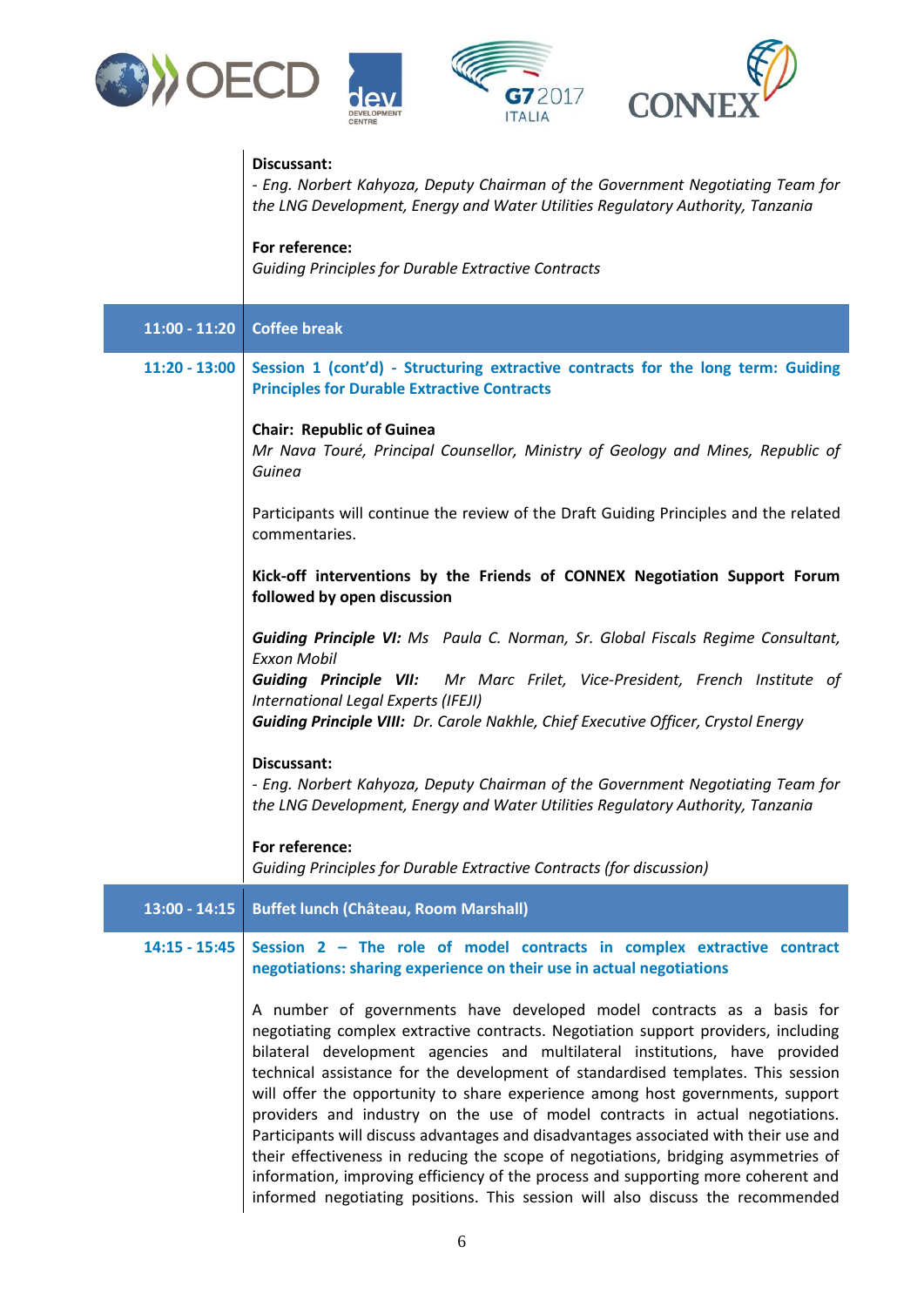







process for the development of model contracts.

*Moderator: Mr Jorge Chamot, Executive Vice President and Lead Consultant Energy & Mining Policy Development, Institutional Reform and Capacity Building, Houston International Business Corporation*

# **Kick-off interventions by:**

*- Hon. Sam Russ, Deputy Minister for Operations, Ministry of Lands, Mines and Energy, Republic of Liberia*

*- Dr. Joel Marcelina, Director of the Legal Office, Ministry of Mineral Resources and Energy, Republic of Mozambique*

*- Mr Adegbite Adeniji, Senior Technical Adviser - Upstream & Gas Policy, Ministry for Petroleum Resources, Federal Republic of Nigeria* 

*- Eng. Norbert Kahyoza, Deputy Chairman of the Government Negotiating Team for the LNG Development, Energy and Water Utilities Regulatory Authority, Republic of Tanzania* 

# **Perspectives from practitioners:**

*- Mr. Boris Dolgonos, Lawyer and Partner, Jones Day*

*- Mr. Lou T. Wells, Herbert F. Johnson Professor of International Management, Harvard Business School*

# **Objectives:**

- Improve understanding around the use of model contracts as a technique to prepare for complex contract negotiations;
- Learn how to manage the process for the development of a model contract;
- Learn about useful sources for model contracts.

#### **Guiding questions:**

*- What are the advantages of using model contracts – for both the state and the investor? Are there any identifiable disadvantages to the use of model contracts? If so, how can these be mitigated/avoided?*

*- Are there any differences in the use of model contracts between the mining and oil & gas sector?*

*- Are model contracts an effective tool to reduce the scope of negotiations, bridging asymmetries of information, improving efficiency of the process, supporting more coherent and informed negotiating positions and fostering long-term interests? - Is there a recommended process for the development of model contracts?*

# **15:45 - 16:15 Coffee break**

# **16:15 - 17:45 Session 3 – How non-binding international human rights, labour and environmental standards can be of use in negotiating large-scale extractive contracts between host governments and investors**

There is a substantial body of international guidance on how to tackle development, human rights, labour and environmental issues in extractive projects. This session will discuss how relevant non-binding international standards can be used in the negotiation of large-scale extractive contracts and under what conditions such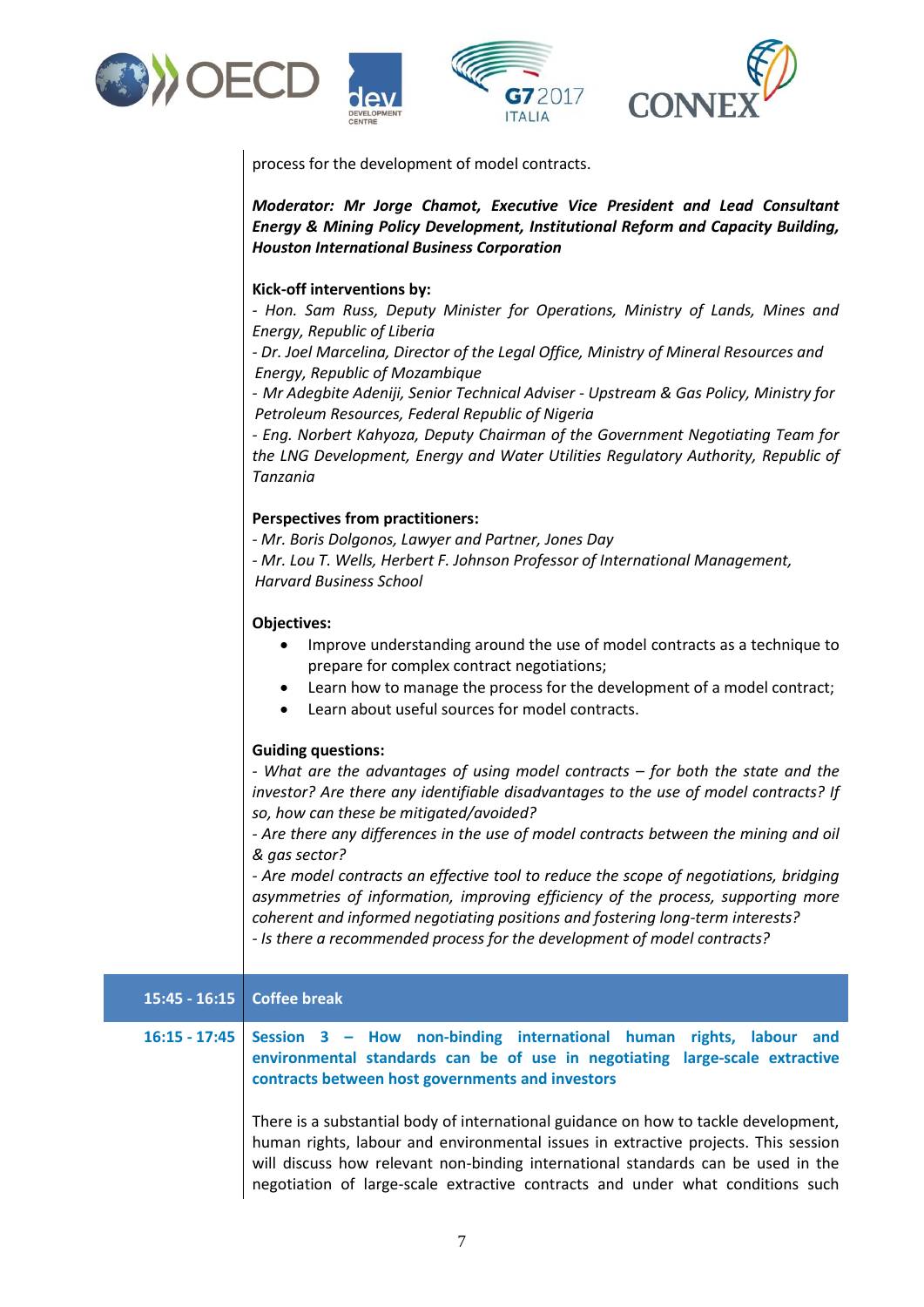



standards can help to fill gaps in national legislation. Participants are expected to discuss their experience of drafting, negotiating and administering contracts that reference these standards.

*Moderator: Mr Peter Conze, Senior Regional Advisor, Africa, Member of the Board TI Germany, Transparency International* 

# **Kick-off interventions by:**

- *Mr Herbert M'cleod, Country Director, Sierra Leone, International Growth Centre (IGC)*
- *- Mr Natty Davis, Devin Corporation, Advisor to the Government of Liberia*
- *- Mr Gerald Pachoud, Managing Partner, Public Policy-Pluto & Associates*

*- Ms Annie Van Klaveren, Policy officer and focal points on extractives, Multinational Enterprises & Enterprise Engagement Unit, International Labour Organization*

# **Objectives:**

- Identify relevant non-binding international development, human rights, labour and environmental standards that are applicable to large-scale extractive projects;
- Learn how these standards have been incorporated by reference or otherwise into contemporary large-scale extractive contracts;
- Discuss the efficacy of the inclusion of these standards and how governments can ensure that these requirements are met.

#### **Guiding questions:**

*- How can non-binding international instruments help host governments in shaping balanced and equitable contract negotiations with investors?* 

*- How can the UN Guiding Principles on Business and Human Rights help in contract negotiations?*

*- How can the ILO Tripartite Declaration of Principles concerning Multinational Enterprises and Social Policy help in contract negotiations?*

*- How can the OECD Guidelines for Multinational Enterprises help in contract negotiations?*

**17:45 - 18:00 Closing remarks by the Co-Chair, Federal Republic of Germany**

*Mr. Günter Nooke, Personal Representative of the German Chancellor for Africa, Federal Ministry for Economic Cooperation and Development (BMZ)*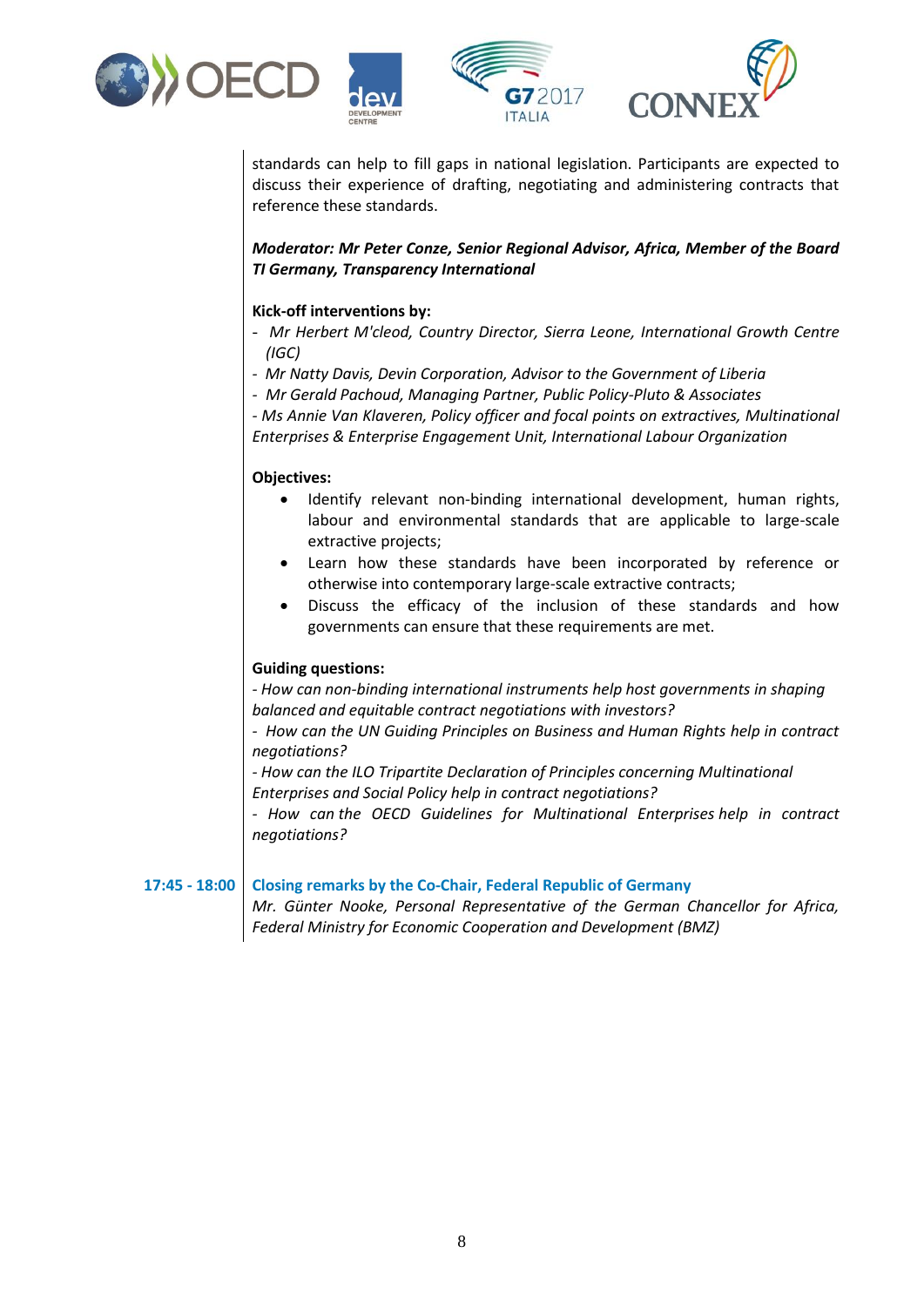

# **DAY 2 - Multi-Stakeholder Plenary Meeting**

16 June (Room CC15, OECD Conference Centre)

**8:00 - 9:30 Registration & Breakfast**

**9:30 – 9:40** *Welcoming remarks by H. E. Pierre Duquesne, Ambassador and Permanent Representative of the Republic of France to the OECD, and Chair of the Governing Board of the Development Centre*

# **9:40 - 12:15 Co-Chairs: Liberia and Norway** *Hon. Sam Russ, Deputy Minister for Operations, Ministry of Lands, Mines and Energy, Republic of Liberia and Mr Petter Nore, Chief Energy Analyst, Ministry of Foreign Affairs, Kingdom of Norway*

**Session 4 – Compendium of Practices: Operationalising Framework on Collaborative Strategies for In-Country Shared Value Creation: focus on innovation and shared power infrastructure** 

In this session, governments, industry, and expert participants will focus on practices to operationalise selected recommendations under **Step 4 (Innovation)**, including aspects of **power-gas and power-mining integration covered under Step 3,** as well as a broader discussion around new opportunities related to innovation. The examples will deal with actionable approaches to **improving efficiency and access to energy**, **reducing environmental footprint**, **building green value chains**, and **linking non-renewable exploitation with renewable energy**.

#### **Objectives:**

- Discuss and validate a new set of three examples for inclusion in the online *Compendium of Practices*, the companion tool of the *Framework on Collaborative Strategies for In-Country Shared Value Creation: Extractive Projects*
- Discuss some of the broader trends and impacts of innovation on the extractive sector as well as the potential for shared power infrastructur*e*

#### **9:40-11:00 Innovation and shared power: sharing practices for discussion and validation**

The first part of session 4 will feature three examples around the use of renewable energy and on-grid and off-grid solutions in the extractive sector in Chile, Australia, and Oman. Stakeholders will share insights around enabling factors and obstacles that were faced in each example, as well as lessons learned. The session will also offer the opportunity to discuss the challenges facing electricity grids in terms of integrating renewables and extractive projects.

#### **Kick off interventions by:**

*- Mr. Guy Halpern, Junior Policy Analyst, Natural Resources for Development Unit, OECD Development Centre*

*- Ms. Louise Vickery, Senior Programme Manager, Energy Efficiency Renewable Energy Integration, International Energy Agency, seconded from Australian Renewable Energy Agency*

*- Mr. Anthony Dobb, Client Adviser Off grid, Australian Renewable Energy Agency*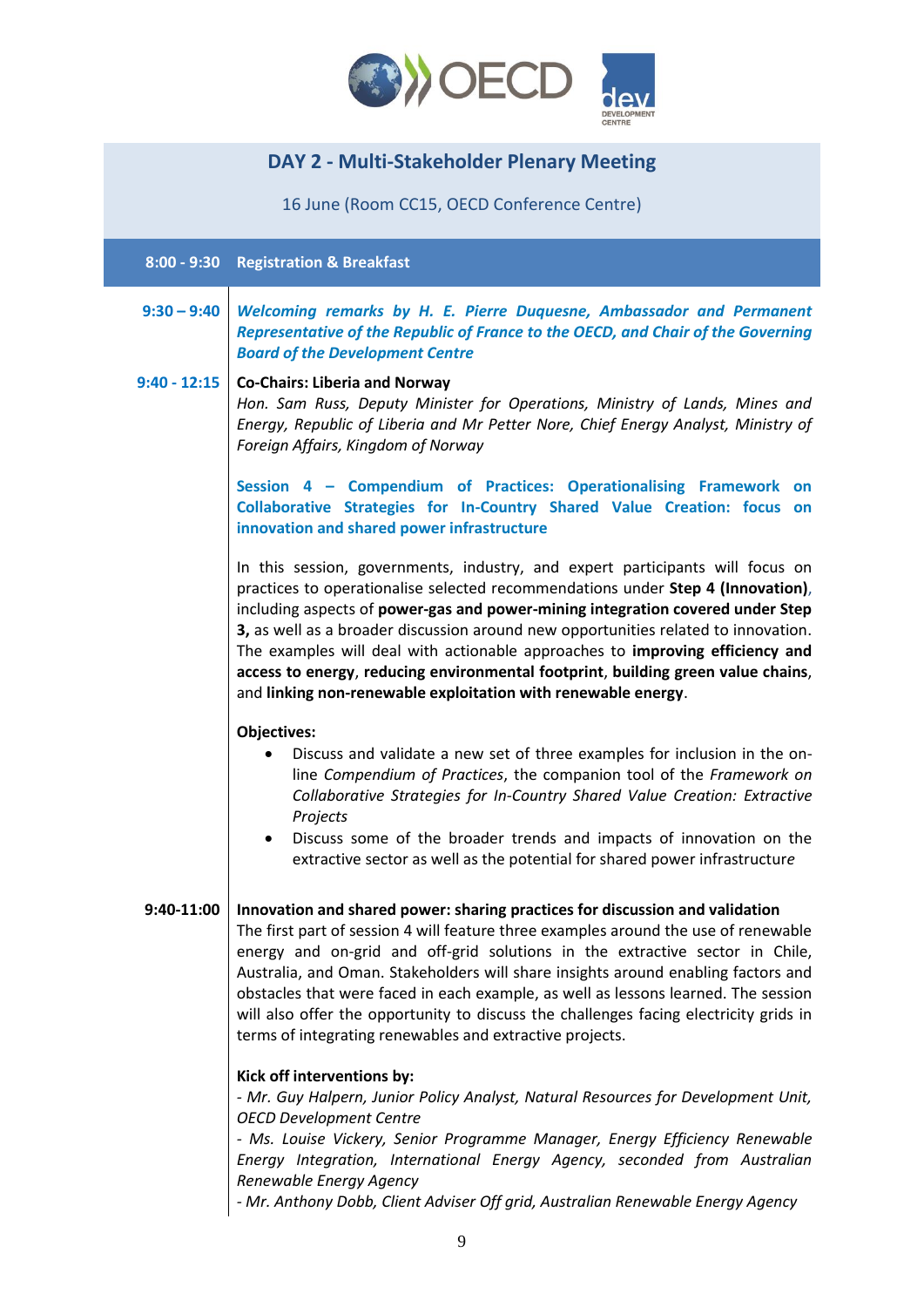

*- Mr. Danilo Nuñez, Head of Energy Infrastructure Division, Ministry of Energy, Republic of Chile* 

*- Mr. Carlos Finat, Executive Director, Chilean Association of Non-Conventional Renewable Energies*

*- Mr. Amar Rathore, Principal Advisor, National Electricity Market Security Review Taskforce, Government of Australia*

# **Guiding questions:**

- *How can solar energy support more efficient enhanced oil recovery?*
- *What are the challenges and opportunities for governments presented by the intersection of the extractive sector and renewable energy?*
- *Can extractives catalyse bold deployment of solar energy?*
- *How can the extractive sector contribute to growth in grid-connected renewable energy?*

# **For reference:**

*Templates for inclusion in the Compendium of Practices (for discussion)*

| $11:00 - 11:30$ | <b>Coffee Break</b>                                                                                                                                                                                                                                                                                                                                                                                                                                                                                                                                                                                   |
|-----------------|-------------------------------------------------------------------------------------------------------------------------------------------------------------------------------------------------------------------------------------------------------------------------------------------------------------------------------------------------------------------------------------------------------------------------------------------------------------------------------------------------------------------------------------------------------------------------------------------------------|
|                 | Session 4 (continued) – Shared power infrastructure, renewable energy, and the<br>impact of innovation in the extractive sector                                                                                                                                                                                                                                                                                                                                                                                                                                                                       |
| $11:30 - 12:15$ | Emerging practices around innovation and shared infrastructure in the extractive<br>sector                                                                                                                                                                                                                                                                                                                                                                                                                                                                                                            |
|                 | Technological advances and trends towards a greener economy have the potential<br>to significantly impact the extractive sector. This is amply illustrated in the<br>deployment of new technology as well as shifts in the global energy mix and<br>changing demand for different raw materials. The second part of session 4 will<br>feature a discussion around the opportunities and challenges presented by new<br>technologies and innovation in the extractive sector, with examples of new shared<br>infrastructure linkages (power and telecommunications) and other innovative<br>practices. |
|                 | Kick off interventions by:<br>- Ms. Rebecca Ross, Associate Partner, McKinsey<br>- Mr. Carlos Finat, Executive Director, Chilean Association of Non-Conventional<br>Renewable Energies<br>- Ms. Perrine Toledano, Head: Extractive Industries, Columbia Centre on<br>Sustainable Investment                                                                                                                                                                                                                                                                                                           |
|                 | <b>Guiding questions:</b><br>How will new technologies and innovation impact the potential for shared<br>$\bullet$<br>infrastructure?<br>What are the opportunities to "green" the extractive sector?<br>$\bullet$                                                                                                                                                                                                                                                                                                                                                                                    |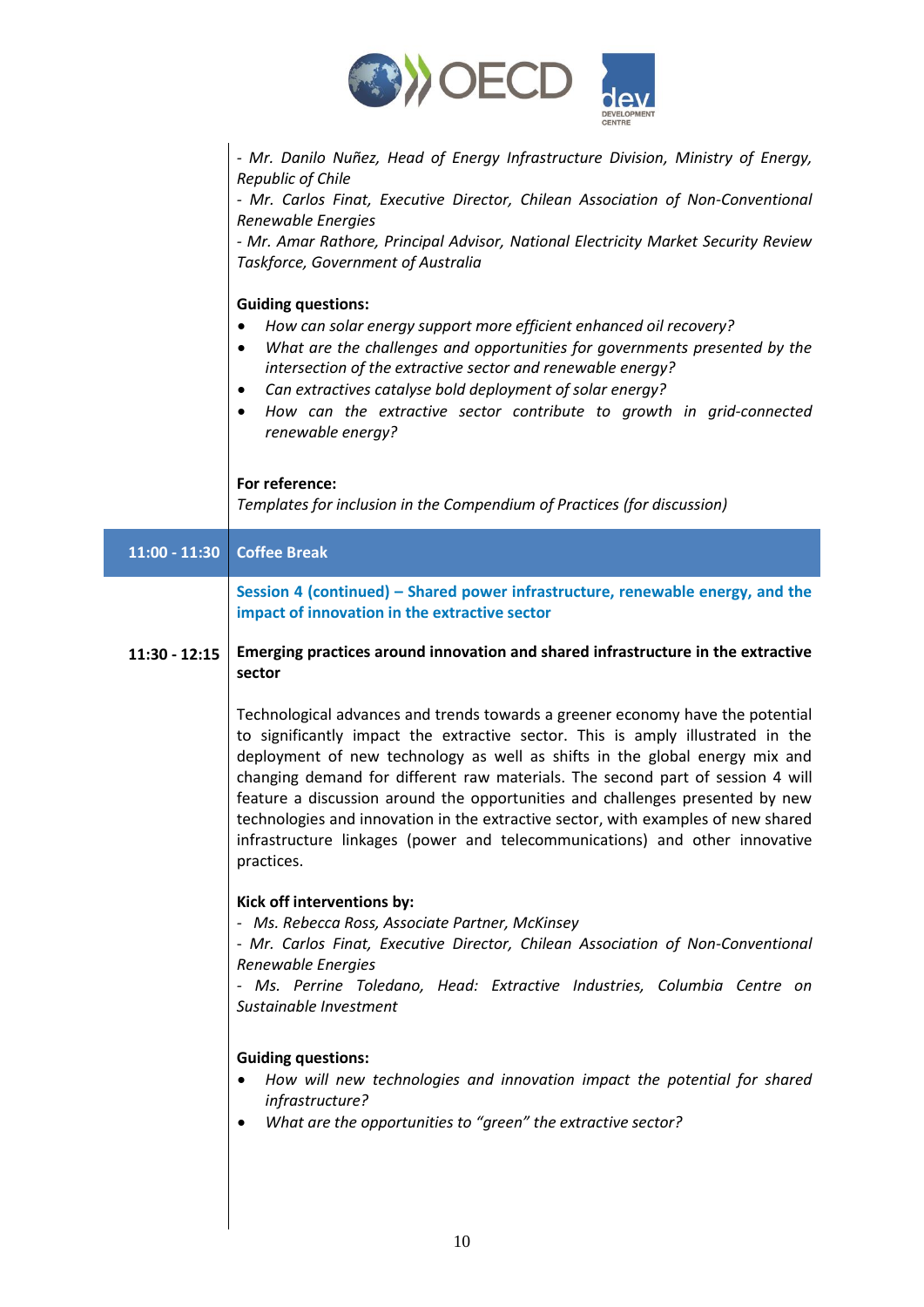

# **12:15-13:00 Session 5A - Mobilising Domestic Resources for Development - Fighting Corruption: Launch of the Thematic Dialogue on Commodity Trading Transparency**

### **Chair: United Kingdom**

*Mr Andrew Preston, Senior Adviser, Joint Anti-Corruption Unit, UK Cabinet Office*

Building on the analysis of the OECD development Centre's *[Corruption in the](http://www.oecd.org/fr/publications/corruption-in-the-extractive-value-chain-9789264256569-en.htm)  [Extractive Value Chain: Typology of Risks, Mitigation Measures and](http://www.oecd.org/fr/publications/corruption-in-the-extractive-value-chain-9789264256569-en.htm) Incentives*, the recommendations made by the OECD Secretary General's [High-Level Advisory](https://www.oecd.org/corruption/oecd-hlag-anti-corruption-and-integrity.htm)  [Group on Anti-Corruption and Integrity,](https://www.oecd.org/corruption/oecd-hlag-anti-corruption-and-integrity.htm) and as a follow-up to the UK Anti-Corruption Summit held in London in 2016, the session will provide the opportunity for participants to kick-start a thematic dialogue on commodity trading transparency. This session will offer the opportunity to discuss the objectives, identify key stakeholders and expected outcomes, and preliminary review measures adopted by producing countries and home governments to improve transparency in commodity trading.

#### **Kick off interventions by:**

*- Dr Lahra Liberti, Head of Natural Resources for Development Unit, OECD Development Centre*

*- Mr Jonathan Atkinson, Extractives Adviser, Governance and Extractives Team, UK Department for International Development*

*- Mr Jonas Moberg, Head of the EITI International Secretariat, Extractive Industries Transparency Initiative (EITI)*

*- Mr Joseph Williams, Senior Advocacy Officer, Natural Resource Governance Institute*

#### **Guiding questions:**

- *What type of mechanisms and vehicles are used to channel corrupt payments in commodity trading transactions?*
- *How transparent are financial flows in relation to the purchase/sale of governments' oil, gas and minerals?*
- *What types of measures have producing countries and home governments put in place to increase transparency and counter corruption in commodity trading?*
- *What are commodity traders doing?*
- *What are the key stakeholders that should be involved in the dialogue? What are the expected outcomes and possible concrete results?*

#### **For reference:**

*Background Note on Commodity Trading Transparency (prepared by the UK Department of International Development, DFID)*

#### **13:00 - 14:00 Buffet lunch (Château, Room Marshall)**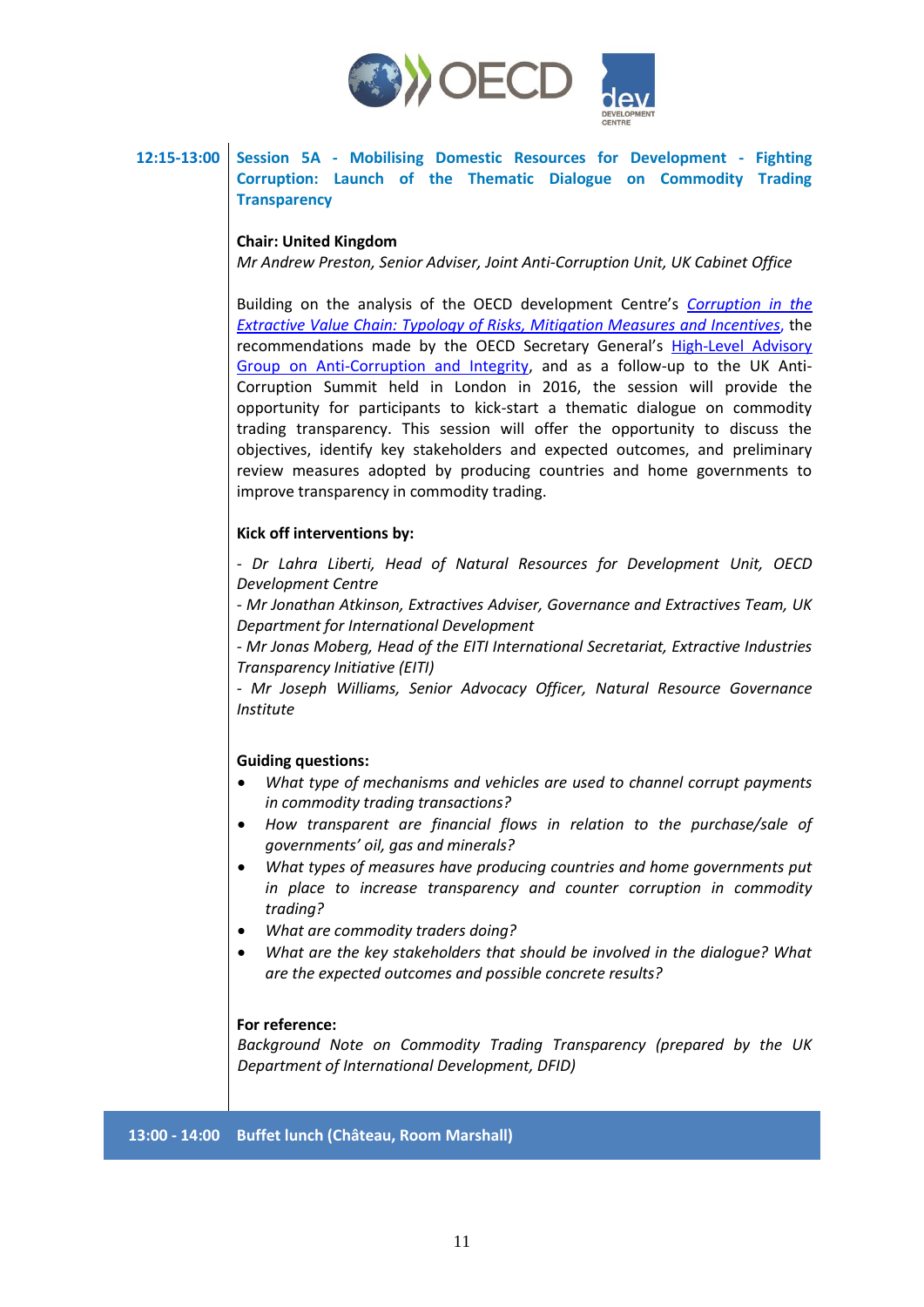

# **14:00 – 15:45 Session 5B - Mobilising Domestic Resources for Development: Tackling BEPS challenges in extractives**

The OECD and the Intergovernmental Forum on Mining (IGF) are collaborating to provide sector-specific guidance on tax base erosion challenges that developing countries are facing in their extractive industries. This session provides an opportunity to take stock on progress on this initiative and for participants to provide technical input to improve the understanding of Policy Dialogue and IGF participants of the challenges faced and policy solutions available to developing countries.

Discussion will focus firstly on **interest deductibility** as a mechanism to shift profits internationally, and then discuss the policy implications of vertical integration in mining on where profits should be allocated in the value chain, using **bauxite mining as a practical case study**.

#### **Kick-off interventions by :**

*- Mr. Howard Mann, Senior Advisor, IGF Secretariat and Senior International Law Advisor, International Institute for Sustainable Development*

*- Mr. Dan Devlin, Senior Economist, Natural Resource Taxation, OECD Centre for Tax Policy and Administration*

#### **15:45 - 16:15 Coffee Break**

#### **16:15 - 17:45 Co-Chairs: Chile and Kazakhstan**

*Mr. Juan Andrés Roeschmann, Head, Department of Studies, Budget Office, Ministry of Finance, Republic of Chile and Mr. Azamat Agaidarov, Director of Macroeconomic Analysis and Forecasting Department, Ministry of National Economy, Republic of Kazakhstan*

**Session 6: Revenue Spending and Natural Resource Funds: Thematic Focus on Earmarking Practices**

#### **Objective:**

 Improved understanding on advantages and disadvantages of earmarking practices.

This session will feature the third of a series of thematic discussions on spending mechanisms, focussing on earmarking practices. Citizens in resource-rich countries often perceive only a weak relationship between paying taxes and receiving services, leading to a weak fiscal contract. One possible solution to this problem is to explicitly strengthen revenue and expenditure linkages by requiring that revenue earned from one source be dedicated to specific expenditures. The session will offer the opportunity to contrast and compare different country experiences with a view to improving understanding around advantages and disadvantages of earmarking practices and assess their effectiveness in financing the SDGs.

#### **Kick-off intervention by:**

*Mr. Adam Dixon, Reader in Economic Geography, Bristol University*